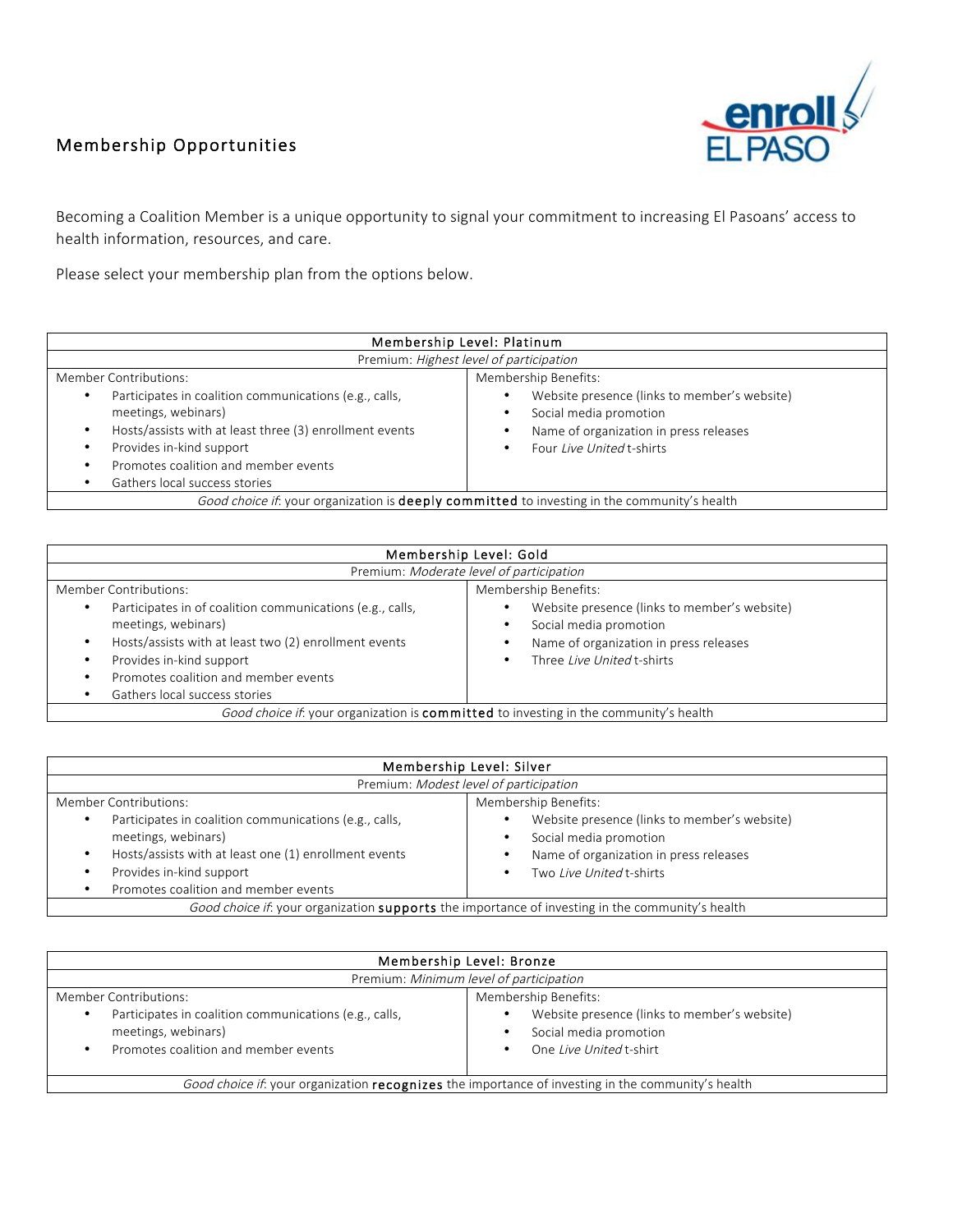## Commitment Pledge



Yes, my organization wishes to support the Enroll El Paso Coalition 2019 as a Member by enrolling in the following plan:

| Platinum |  |
|----------|--|
| Gold     |  |
| Silver   |  |
| Bronze   |  |

Based on your level of membership, please provide information on your expected enrollment events below.

Platinum: 3 events exercises and the Gold: 2 events contract and the Silver: 1 event

| Event #1 | Event #2 | Event #3 |
|----------|----------|----------|
|          |          |          |
|          |          |          |
|          |          |          |
|          |          |          |
|          |          |          |

Please designate a primary contact for coalition communications below.

| Name                        |       |          |  |
|-----------------------------|-------|----------|--|
| Title/Position              |       |          |  |
| Agency/Organization/Company |       |          |  |
| Address                     |       |          |  |
| City                        | State | Zip Code |  |
| Email Address               |       |          |  |
| Phone Number                |       |          |  |

Printed Name **Date Contract Signature Contract Signature Date Date** 

Please include a brief (2-3 sentences) paragraph describing your health insurance enrollment services.

Note: please submit your organization's logo (as a high-resolution image) with your commitment pledge.

Guidelines on collecting stories from consumers shall be provided in a separate document.